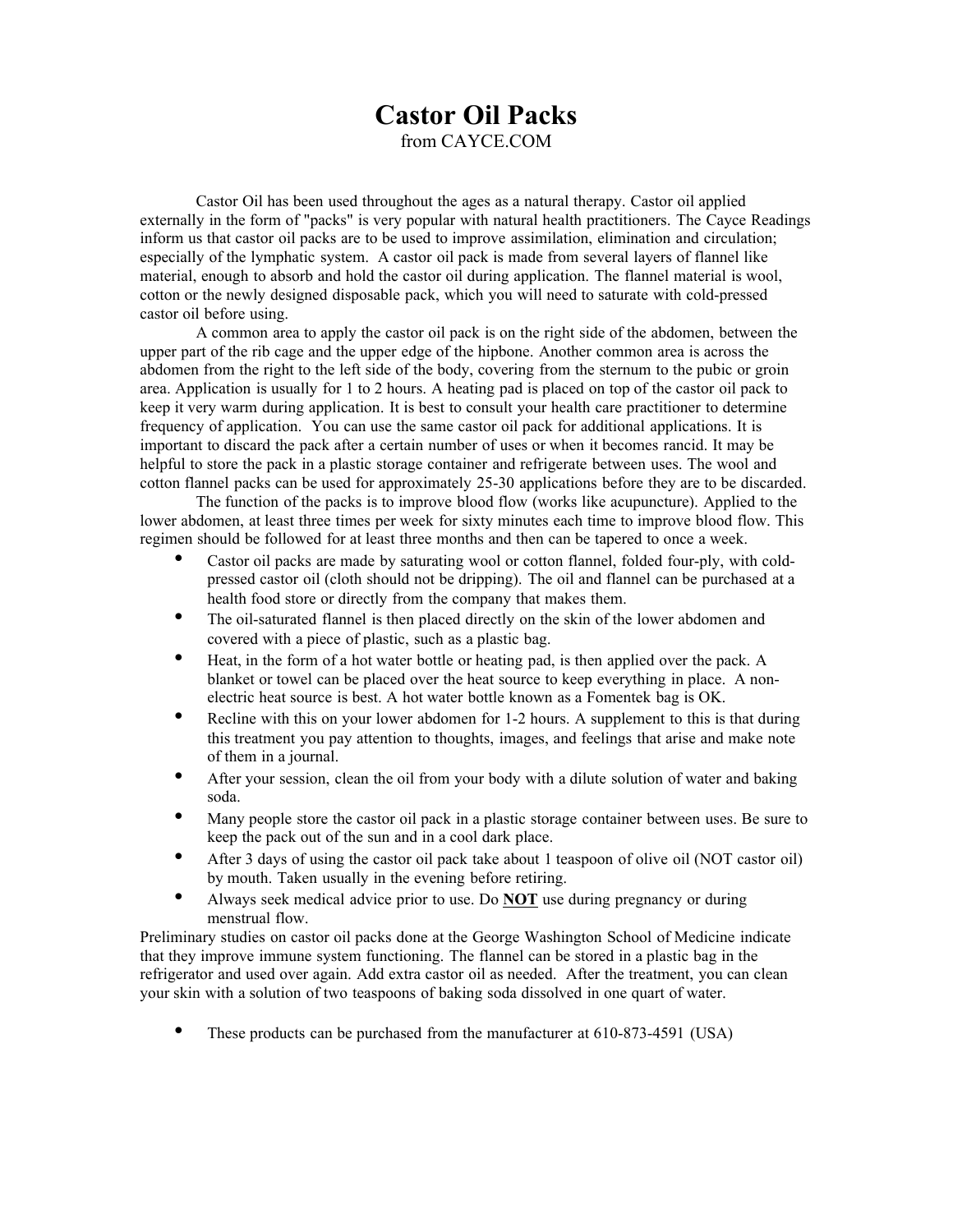## **Coffee Retention Enema**

Although coffee is not a suitable food or beverage, it is a very effective herb for cleansing the liver when used as an enema. The use of coffee in enemas for detoxification purposes has been a wellknown and used practice for many years. There is no better stimulant for bile production and its subsequent flushing out than coffee. This is due to a number of pharmacologically acting substances in the coffee. The combination of theobromine, theophylline and caffeine stimulates the relaxation of smooth muscles causing dilatation of blood vessels and bile ducts. Hence, bile flow is increased. Also increased are the numbers of toxins, which are conjugated in the bile. This is due to the activity of other substances in the coffee, the palmitates, which activate the enzyme system, glutathione-Stransferase, seven-fold. This enzyme system, which is selenium-dependent, is responsible for grabbing toxins, free radicals and bilirubin (breakdown product of red blood cells), and delivering them to the bile where they are carried out in the bile acids. The mopping up of free radicals effectively inhibits the formation of carcinogens, and therefore this enzyme performs a protective role against cancer. The coffee enema is unsurpassed in its capacity to stimulate the flushing of toxic bile, or bile that has been loaded with toxins by the glutathione-S-transferase system and it has literally been a lifesaver to many hundreds of people undergoing extreme detoxification.

The use of enemas in certain cases, prove to be very beneficial in the detoxification process and have enabled patients to progress at a faster rate than they would normally have been able to due to the extreme symptoms of toxicity experienced on a comparatively mild cleanse.

The effects of taking a coffee enema are not the same as drinking coffee. The coffee is absorbed into the hemorrhoid vein, and then taken up by the portal vein, which serves the liver directly. The enema is retained for 15 minutes during which time it stimulates the liver cells to cleanse the blood, removing toxins. The liver's entire blood circulation will be recycled about five times during this period, enabling a thorough cleanse. With the bile ducts open, a flushing of toxic bile is encouraged which enters the gastro-intestinal tract. The large volume of fluid retained in the lower colon stimulates peristaltic activity, which ensures the propulsion of bile through the intestine to the outside. It is important to remember that the enema is given for the stimulation of the liver and not for the function of the intestines. A coffee retention enema is quite helpful during a serious illness, after hospitalization, and after exposure to toxic chemicals. This enema can also be used during fasts to relieve the headaches sometimes caused by a fast-induced release of toxins.

Take three tablespoon of ORGANIC ground coffee (do not use instant), and add one pint of water. \*The chemicals found in commercially grown coffee could damage the liver when used as a coffee enema. Use ONLY organically grown coffee!

Bring the water to a boil for three minutes, and then allow to solution to simmer for another fifteen minutes. Strain this solution, and dilute with up to one pint of water.

When the solution has reached body temperature, (when it is comfortable as you put your elbow into the solution) pour this into an enema bag. Take this solution into the bowel as an enema and retain as long as possible.

Change positions while retaining the coffee. After a few minutes turn over onto your back, a few minutes later switch to your left side before evacuating your bowels.

To clean the enema device, put on disposable rubber gloves available at any drug store; or cheaper but effective throwaway food handler clear plastic gloves. Soak and wash the entire enema device in fragrance-free laundry detergent water and borax; a tablespoon of powder to a gallon. Rinse the device well with very hot tap water. Then soak the nozzle 5 minutes in a small pot with supermarket grade commercial 3% peroxide.

Combined with herbal detox protocol to reach individual cells, unlimited detox rates are enabled. You just keep on dumping. No detox program should be undertaken absent the coffee enema, even if it is just once per day

Beginning sessions will fall short of complete success. Each session will be more effective than the last, until the process becomes routine and complete retention is no longer a problem. The Gerson Therapy calls for a 15 minute process.